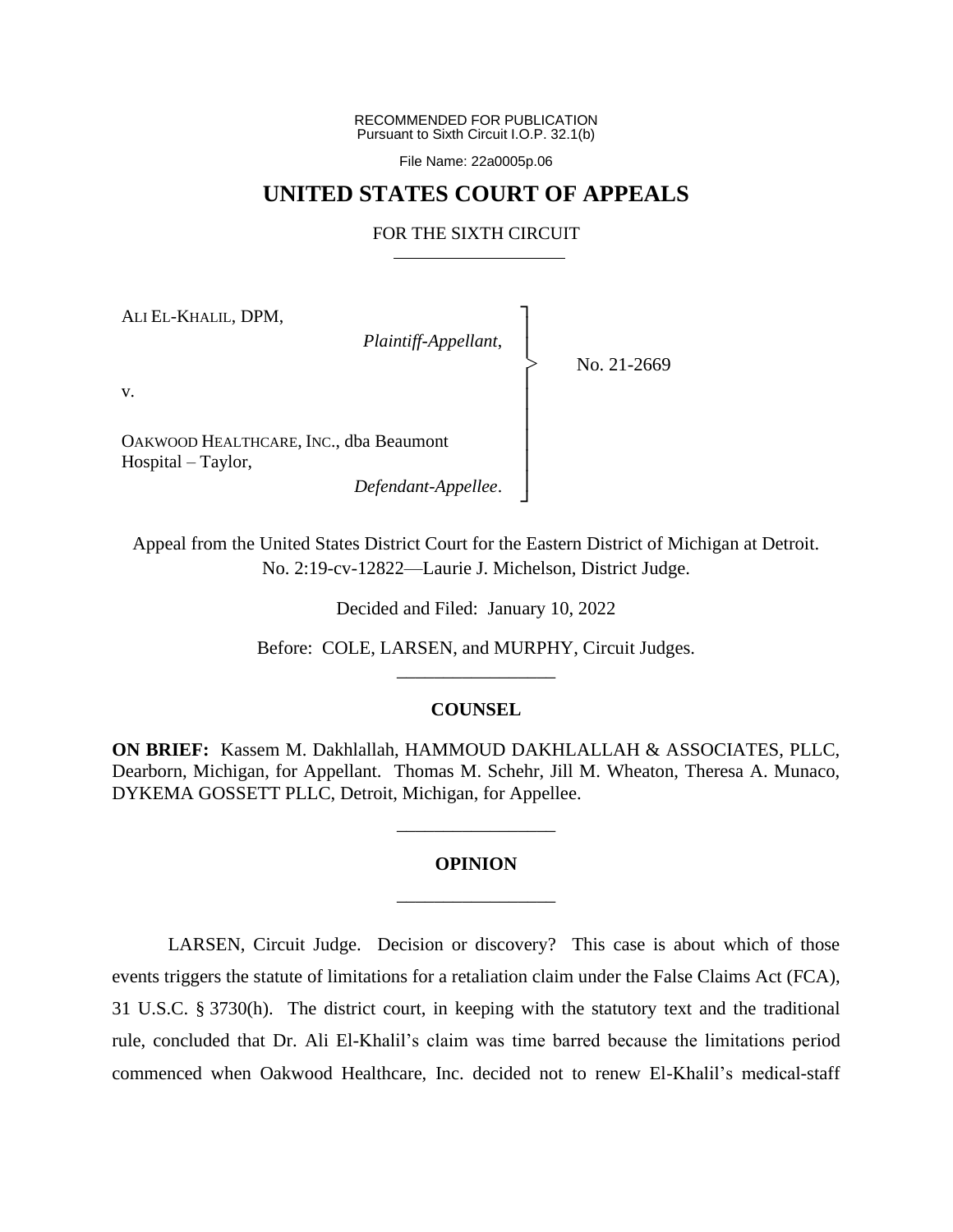privileges, rather than when it notified El-Khalil of that decision five days later. We agree and AFFIRM.

I.

Oakwood operates several hospitals in the Detroit metropolitan area, including one in Taylor, Michigan. Oakwood physicians must regularly reapply for staff privileges, which Oakwood grants for up to two years. El-Khalil, a podiatrist, joined the Oakwood Taylor medical staff in 2008. During his time there, El-Khalil alleges that he saw Oakwood employees submit fraudulent Medicare claims, which he reported to the federal government.

In 2015, Oakwood Taylor's Medical Executive Committee (MEC) rejected El-Khalil's application to renew his staff privileges. El-Khalil alleges that the MEC did so in retaliation for his whistleblowing. Pursuant to Oakwood's Medical Staff Bylaws, El-Khalil commenced a series of administrative appeals. Eventually, on September 22, 2016, El-Khalil found himself before Oakwood's Joint Conference Committee (JCC), which had the authority to issue a final, non-appealable decision. The JCC received oral and written arguments from the parties. El-Khalil then left for the evening. The JCC voted that night to affirm the denial of El-Khalil's staff privileges. According to Dr. David Walters, a member of the JCC who was present for the vote, the decision was "final."

On September 27, 2016, the JCC sent El-Khalil written notice of its decision. The JCC stated that it had convened on September 22, heard oral argument, reviewed written statements and El-Khalil's record, and "agreed that Dr. El-Khalil had not met" his burden of proof on appeal, so it had decided to affirm the MEC's decision.

Three years later, on September 27, 2019, El-Khalil sued Oakwood for violating the whistleblower provision of the FCA, 31 U.S.C. § 3730(h). In response to Oakwood's motion to dismiss his claim as untimely, El-Khalil clarified that he was complaining only about the JCC's action, so the district court ordered limited discovery on when the JCC finalized its decision. After discovery, Oakwood moved for summary judgment; it argued that the JCC's decision became final when it voted on September 22, putting El-Khalil's claim outside the three-year statute of limitations.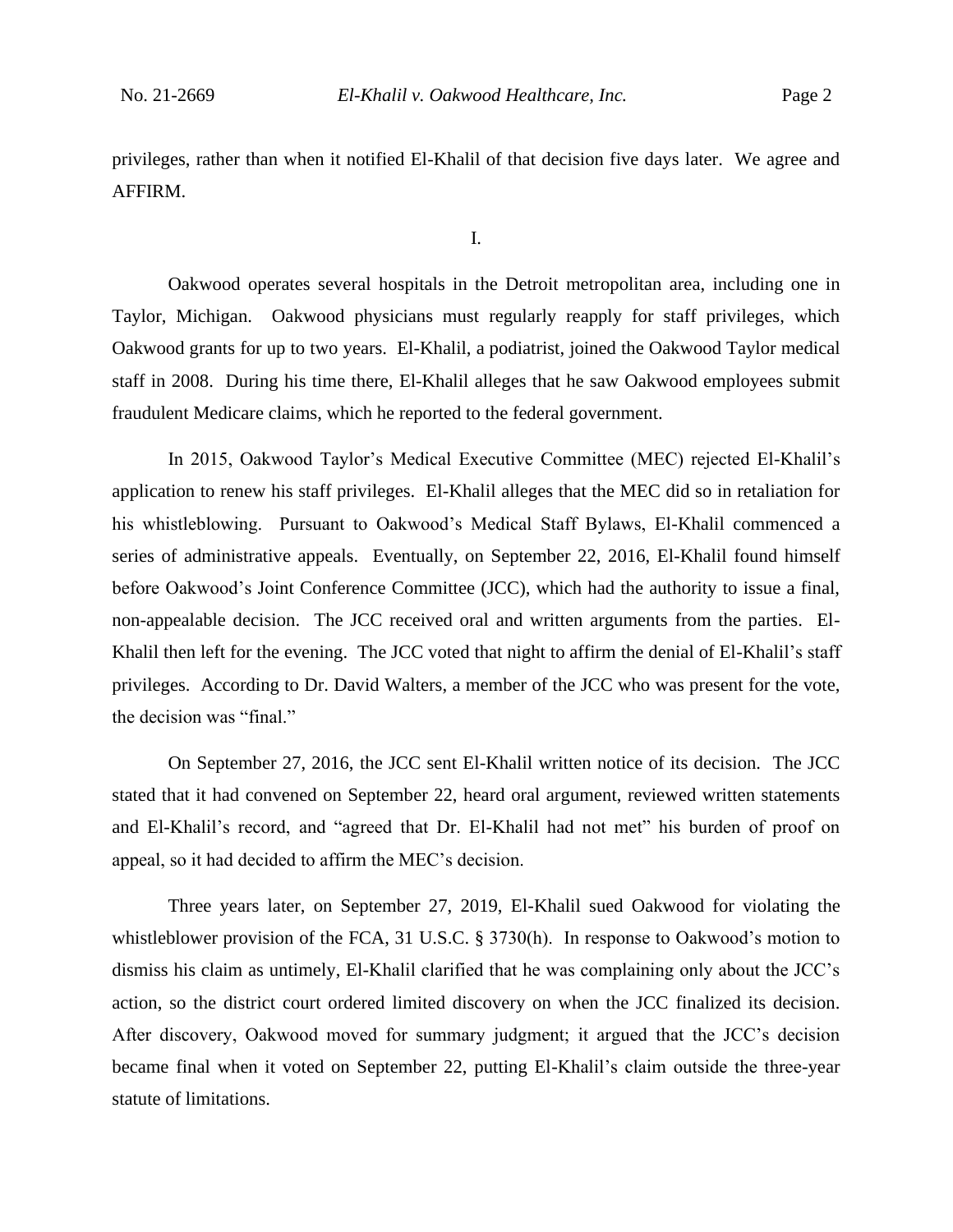The district court agreed that El-Khalil's claim was time barred and granted summary judgment to Oakwood. El-Khalil appealed.

II.

We review the district court's summary judgment decision de novo. *Franklin Am. Mortg. Co. v. Univ. Nat'l Bank of Lawrence*, 910 F.3d 270, 275 (6th Cir. 2018). Summary judgment is warranted "if the movant shows that there is no genuine dispute as to any material fact and the movant is entitled to judgment as a matter of law." Fed. R. Civ. P. 56(a).

The sole question before us is whether the limitations period commenced on September 22, when the JCC voted to affirm the decision not to renew El-Khalil's staff privileges, or on September 27, when the JCC notified El-Khalil of that decision in a written letter. If the former is true, then the district court properly held that El-Khalil's claim is time barred; if the latter, then his claim is timely. Fortunately, the statutory text affords a ready answer.

The FCA provides a cause of action for any individual who is retaliated against by his employer because of his assistance with an FCA investigation or proceeding. 31 U.S.C. § 3730(h). Such an action "may not be brought more than 3 years after the date when the retaliation occurred." *Id.* § 3730(h)(3). This text is unequivocal: The limitations period commences when the retaliation actually happened. *Id.*; *cf. Rotkiske v. Klemm*, 140 S. Ct. 355, 360 (2019). This conclusion is hardly groundbreaking. The statute simply adopts "the standard rule" that the limitations period begins when the plaintiff "can file suit and obtain relief." *Bay Area Laundry & Dry Cleaning Pension Tr. Fund v. Ferbar Corp. of Cal.*, 522 U.S. 192, 201 (1997); *see also Graham Cnty. Soil & Water Conservation Dist. v. United States ex rel. Wilson*, 545 U.S. 409, 419 (2005) (noting most retaliation claims accrue "when the retaliatory action occurs").

The record is clear that "the retaliation occurred" on September 22 when the JCC voted to affirm the denial of El-Khalil's staff privileges. The JCC's letter to El-Khalil states that it "agreed" after deliberation to affirm the MEC's decision. And Walters testified without contradiction that the JCC "deliberated and voted to affirm the MEC's decision that night." El-Khalil himself concedes that the JCC made "an oral decision" that night. He contends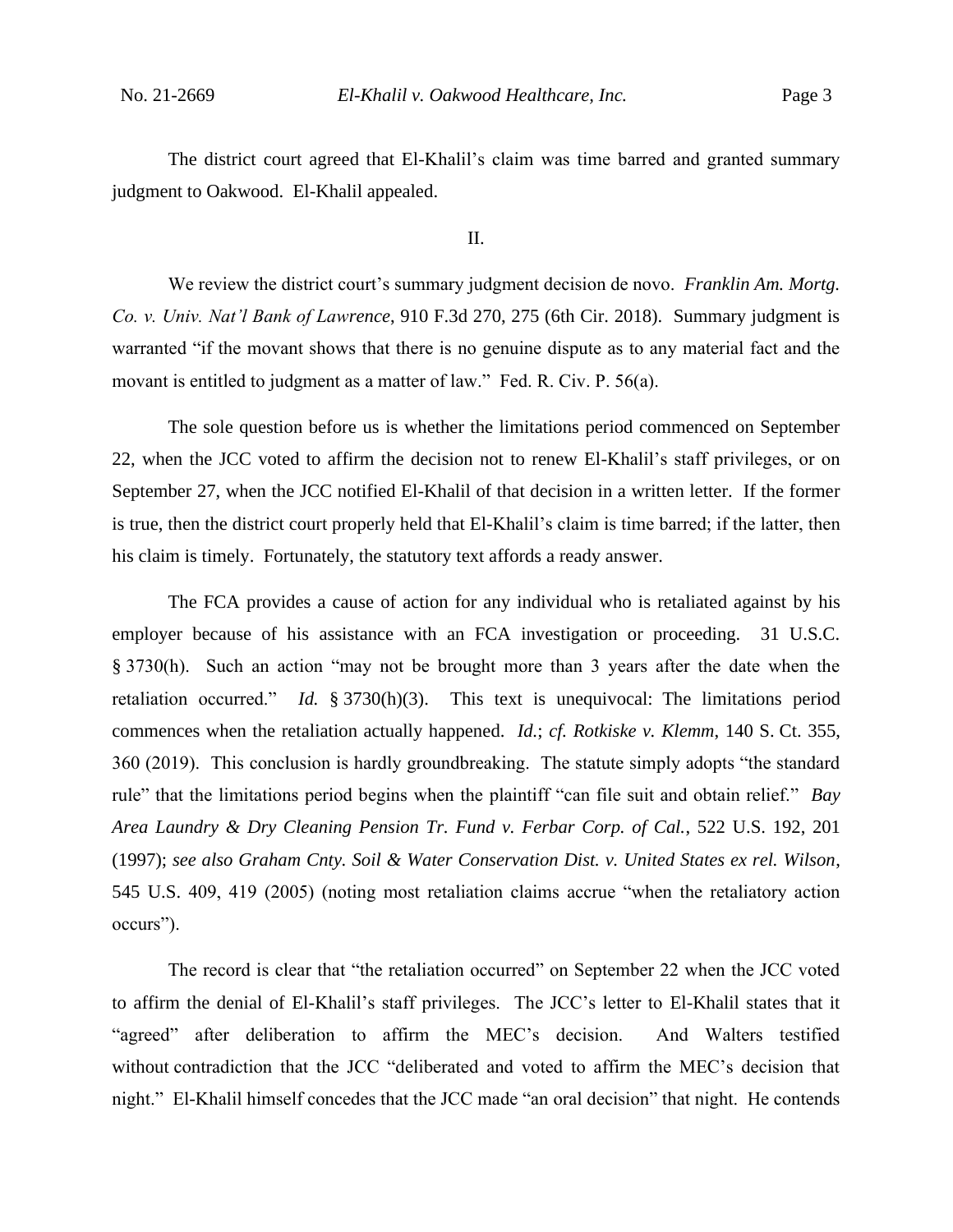that the decision was not "final" until the JCC delivered its written letter, but that position lacks any evidentiary support. According to Walters, "the decision was final" after the JCC members "formally" voted at the meeting. The JCC's letter didn't change that. In accordance with Oakwood's Bylaws, the letter merely "communicated" "[t]he action of the [JCC]" to El-Khalil; it memorialized an already final decision.

El-Khalil argues that he did not have a complete cause of action until September 27 because he did not have "notice, actual or constructive, of the JCC's decision" until that date. But no notice requirement is found in the text of § 3730(h). As soon as Oakwood "discriminated against" El-Khalil "because of" his FCA-protected conduct, § 3730(h)(1), he had a ripe "cause of action triggering the limitations period," *Bay Area Laundry*, 522 U.S. at 202; *see also Everly v. Everly*, 958 F.3d 442, 463 (6th Cir. 2020) (Murphy, J., concurring) (under the occurrence rule, once "the claim's required legal elements" have transpired, the limitations period begins, "whatever the plaintiff's knowledge").

In effect, El-Khalil asks us to hold that the limitations period for an FCA retaliation claim does not run until the plaintiff knows of the facts giving rise to a claim. That approach, however, flatly contradicts the statute's text, which starts the clock when the "retaliation occurred," not when it was discovered. 31 U.S.C. § 3730(h)(3). We cannot provide the "[a]textual judicial supplementation" El-Khalil wants, especially when other sections of the FCA show that Congress knows how to adopt a discovery rule when it so desires. *Rotkiske*, 140 S. Ct. at 361; *accord TRW Inc. v. Andrews*, 534 U.S. 19, 28–29 (2001); *see* 31 U.S.C. § 3731(b)(2) (limiting certain FCA actions based on "when facts material to the right of action are known or reasonably should have been known").

El-Khalil's reliance on our decision in *Johnson v. Memphis Light Gas & Water Division*, 777 F.3d 838 (6th Cir 2015), is misplaced. *Johnson* held that "a § 1983 federal civil rights claim accrues when the plaintiff knows or has reason to know of the injury which is the basis of his action." *Id.* at 843 (quotation marks omitted). *But see Dibrell v. City of Knoxville*, 984 F.3d 1156, 1162 (6th Cir. 2021) (suggesting tension between *Johnson* and several Supreme Court decisions). But using the discovery rule in the § 1983 context—a cause of action that takes its statute of limitations from state law rather than the U.S. Code, *Johnson*, 777 F.3d at 843—says